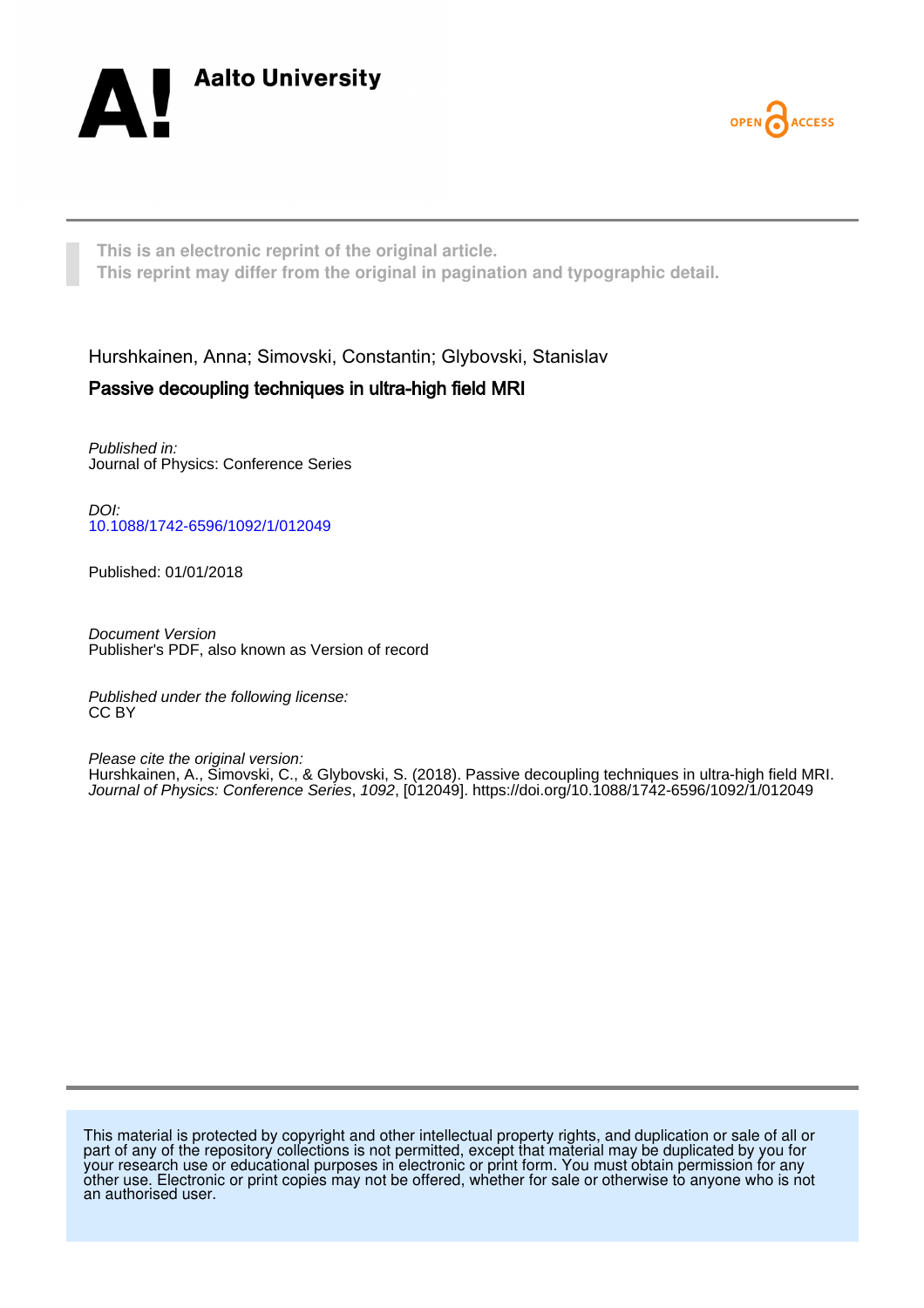### **PAPER • OPEN ACCESS**

## Passive Decoupling Techniques in Ultra-High Field MRI

To cite this article: Anna Hurshkainen *et al* 2018 *J. Phys.: Conf. Ser.* **1092** 012049

View the article online for updates and enhancements.



# **IOP ebooks™**

Bringing you innovative digital publishing with leading voices to create your essential collection of books in STEM research.

Start exploring the collection - download the first chapter of every title for free.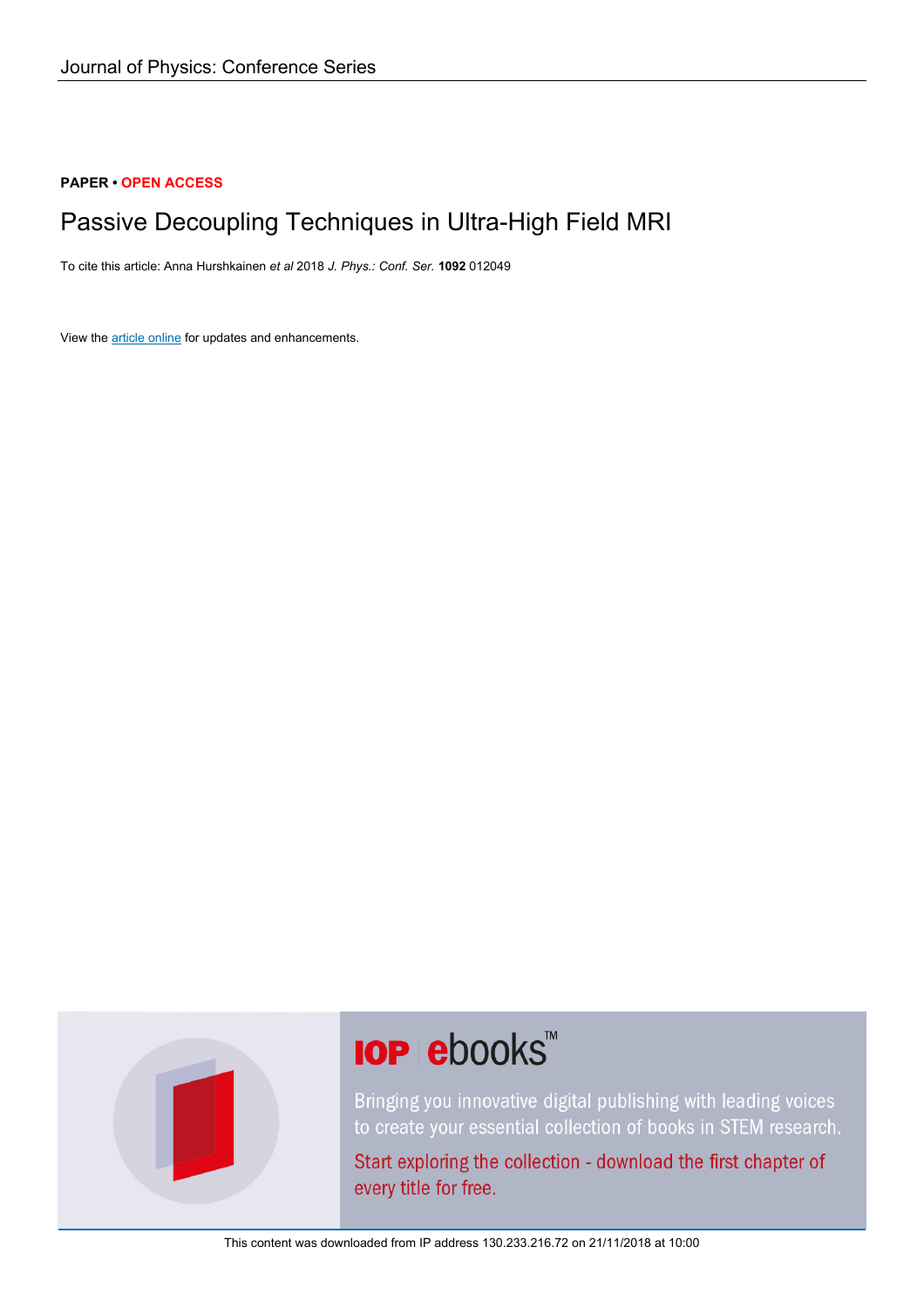**1234567890** ''"" IOP Conf. Series: Journal of Physics: Conf. Series **1092** (2018) 012049 doi :10.1088/1742-6596/1092/1/012049

# **Passive Decoupling Techniques in Ultra-High Field MRI**

**Anna Hurshkainen**1**, Constantin Simovski**2**, Stanislav Glybovski**<sup>1</sup>

<sup>1</sup>Department of Nanophotonics and Metamaterials, ITMO University, 197101 St. Petersburg, Russia

<sup>2</sup>School of Electrical Engineering, Department of Electronics and Nanoengineering, Aalto University, 13000, FI-00076 AALTO, Finland

E-mail: a.hurshkainen@metalab.ifmo.ru

Abstract. In this work a comparison of two passive decoupling techniques for ultra-high field magnetic resonance imaging (MRI) is presented. An electromagnetic band-gap (EBG) structure and a single passive dipole are compared in terms of their capabilities to decouple two active dipole body array elements at 7 Tesla at an extremely short inter-element distance. Decoupling band as well as distribution of circularly polarized radiofrequency magnetic field inside a homogeneous phantom provided with these two techniques are compared.

#### **1. Introduction**

Ultra-high field (UHF) MRI (over 7 Tesla) is an extensively developed tool for medical diagnostics and preclinical biomedical research. UHF imaging provides enhanced spatial resolution of images, thanks to the improved signal-to-noise ratio (SNR) ensured by extremely high static magnetic field. A complex MRI system comprises multiple blocks each one affecting SNR of images. Moreover, SNR is known to depend on the static magnetic field intensity. A radiofrequency (RF) block of an MR scanner contains so-called coils – RF antennas used for nuclei excitation and MR signal detection. In low- and high-field MR scanners volumetric coils are mostly used for excitation since they provide homogeneous RF magnetic field distribution over the whole human body. At the same time, for reception local coils are used providing high SNR over the particular region of interest (ROI). In ultra-high field MRI this strategy of using volumetric coils for transmission and local dedicated coils for reception is not feasible anymore. Due to the elevated RF signal frequency (298 MHz at 7 Tesla for instance), the wavelength inside a high-permittivity human body becomes comparable to its size (around 10 cm at 7 Tesla), which causes interference artifacts - signal voids. Therefore dedicated surface coils are used in UHF for transmission as well, mostly combined in coil arrays providing RF transmit magnetic field homogeneity over targeted ROI via parallel transmission. In this technique constructive interference of RF signal, created by multiple local RF coils is provided by the input signal phase manipulation of each coil element. Importantly all the elements of a coil array should be isolated one from another, i.e. should have a negligible mutual impedance, which is mostly not the case due to short distances between neighboring antennas. The way of mutual coupling suppression in coil arrays to be chosen mostly depends on the type of antennas comprising an array. For the magnetic-loop coil mutual inductance compensation can be achieved simply by overlapping

Content from this work may be used under the terms of theCreative Commons Attribution 3.0 licence. Any further distribution of this work must maintain attribution to the author(s) and the title of the work, journal citation and DOI. Published under licence by IOP Publishing Ltd  $\mathbf{1}$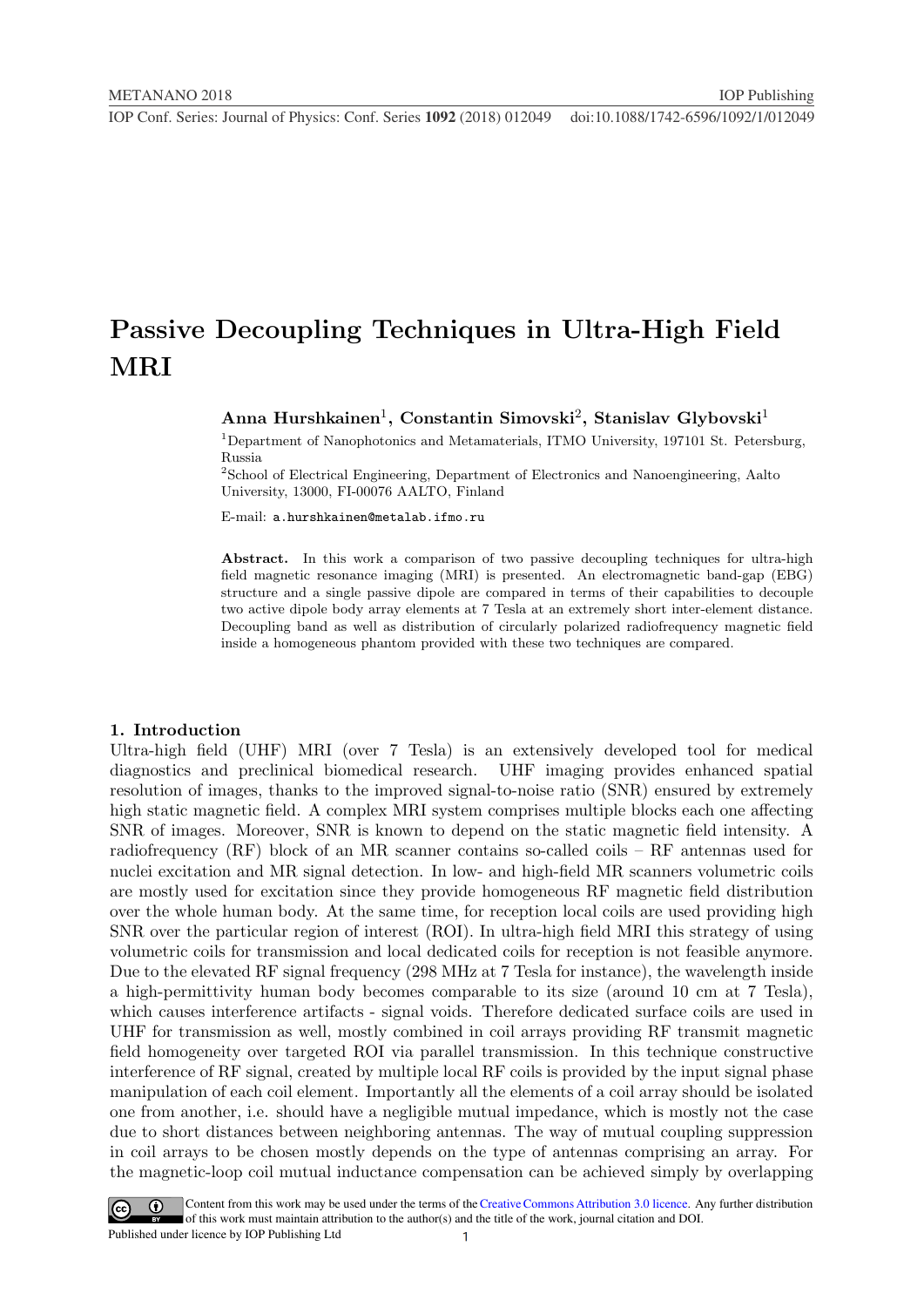**1234567890** ''"" IOP Conf. Series: Journal of Physics: Conf. Series **1092** (2018) 012049 doi :10.1088/1742-6596/1092/1/012049



**Figure 1.** Two considered techniques for passive decoupling of dipole coil arrays operating at 7 Tesla: a) EBG structure ; b) passive dipole

neighboring elements of an array [1]. Other passive decoupling techniques are available for loop coils such as: passive resonant loop [2], stacks of miniaturized resonators comprising so-called magnetic wall structures [3] for mutual inductance reduction. In [4] decoupling of TEM elements of head coil array by stacked magnetic resonators was demonstrated.

In this work recently demonstrated [5],[6] methods of decoupling of dipole antennas in arrays for parallel transmission at 7 Tesla are compared. A relative frequency band of decoupling as well as the intensity and homogeneity of a created circularly polarized RF transmit magnetic field  $(B_1^+)$  are studied.

#### **2. Mutual coupling reduction by EBG structure**

A comprehensive analysis of using EBG structures for mutual coupling reduction of dipoles body array elements at 7 Tesla MRI was demonstrated in [5]. The employed EBG structure comprised a block of coupled periodically arranged unit cells of "mushroom" type: with a metal square patch connecting to the ground plane by a thin metal wire. Sub-wavelength operation of the EBG structure (containing  $3\times15$  unit cells) was provided by an additional layer of patches introducing high capacity and tuning the unit cell at the operational frequency near 298 MHz while having a period of EBG structure equal to 20 mm. One of eigenmodes of the finite structure was used for decoupling. An experimental sample of the EBG structure was build and its decoupling capabilities were tested using two fractionated dipoles [7] located over the homogeneous liquid phantom with the permittivity of 45 and conductivity of 0.25  $S/m$ . The axes of the dipoles were separated by the distance of 30 mm. S-parameters of two dipoles were measured by the vector network analyzer. Experimental setup is depicted in Fig. 1a and its detailed description is given in [5].

The frequency dependent reflection coefficient of two passive dipoles equipped with the EBG structure is depicted in Fig. 2a by the dashed line, while their transmission coefficient is plotted in Fig. 2b by the dashed line as well. Matching network was attached to both antennas to tune their input impedance in presence of the decoupling structure to 50 Ohm at the resonance frequency of 298 MHz. The transmission coefficient curve reveals that the relative decoupling band, where transmission coefficient is below -16 dB, is equal to 0.8 MHz. A single-frequency simulation of the above described setup was performed in CST Microwave Studio in order to evaluate the field created by the dipoles in the phantom in the presence of the EBG structure. Fig. 3a shows the transverse plane distribution of the circularly polarized magnetic field  $B_1^+$ created in the transmit mode inside the homogeneous phantom normalized to 1W of accepted power.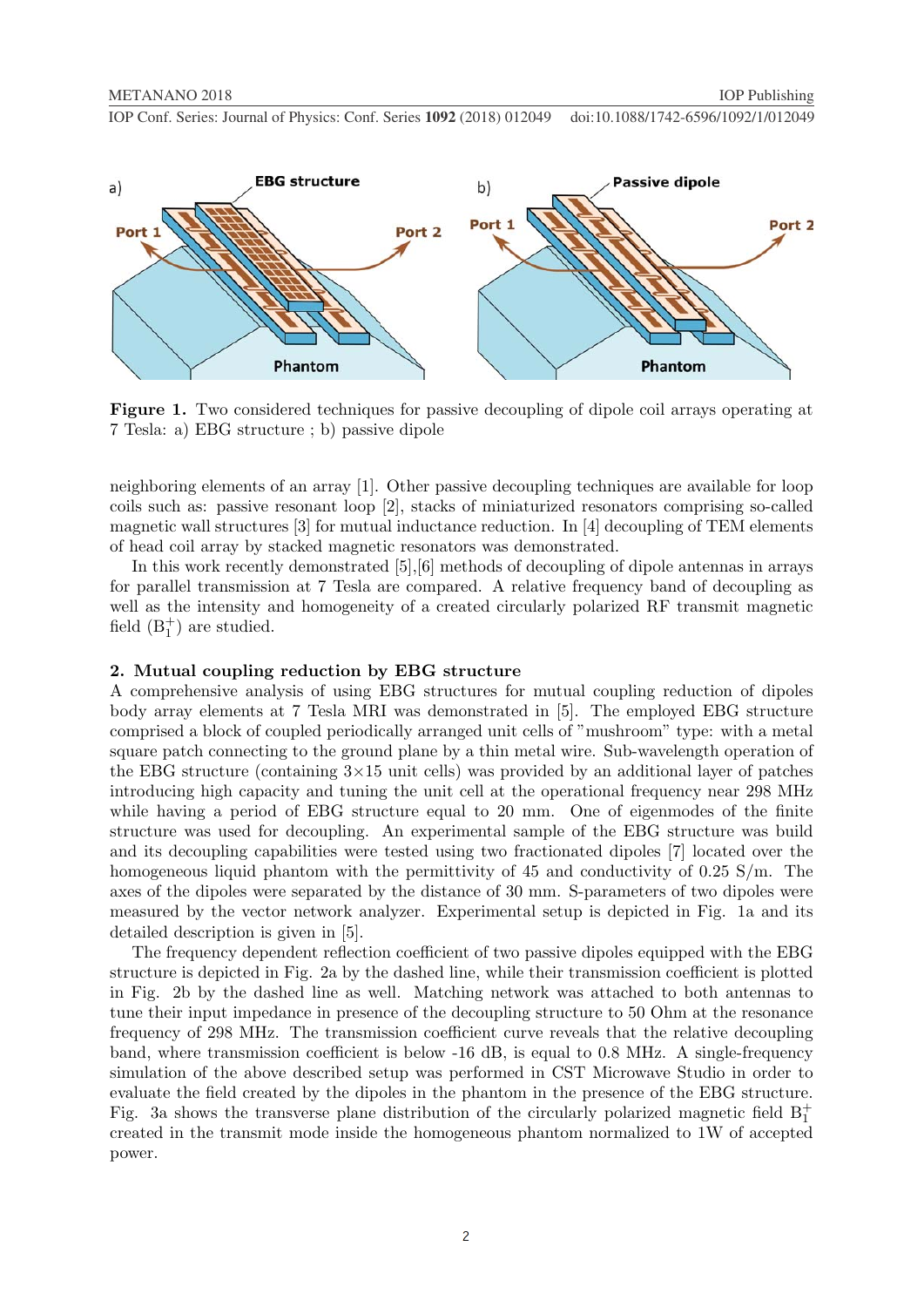**1234567890** ''"" IOP Conf. Series: Journal of Physics: Conf. Series **1092** (2018) 012049 doi :10.1088/1742-6596/1092/1/012049



**Figure 2.** S-parameters of two active dipoles in the vicinity of passive decoupling structures: a) reflection coefficient; b) transmission coefficient

#### **3. Mutual coupling reduction by a single passive dipole**

In [6] another passive decoupling structure was studied analytically, numerically and experimentally. An analytical expression was derived using the electromotive force method determining the condition of full decoupling (for any combination of currents) of two active dipoles by a passive one, located in a middle between them. Using the aforementioned condition and analytical expressions for self- and mutual impedances of resonant dipoles, it was shown that full decoupling can be achieved within their resonance band. In this work we extended this study onto the pair of active fractionated dipoles equipped with the passive one located between them as depicted in Fig. 1b. This setup was studied numerically in CST Microwave Studio. S-parameters of the two dipoles in the frequency range of 250 – 350 MHz were calculated. The reflection coefficient of the dipoles in the presence of a passive one is depicted in Fig. 2a by the solid line, while the transmission coefficient is plotted in Fig. 2b by the solid line as well.



**Figure 3.** Transverse plane  $B_1^+$  distribution normalized to 1W of accepted power of an active dipole in the vicinity of second active dipole and a passive decoupling element (area dimensions 350 by 200 mm, frequency 298 MHz) a) EBG structure b) dipole